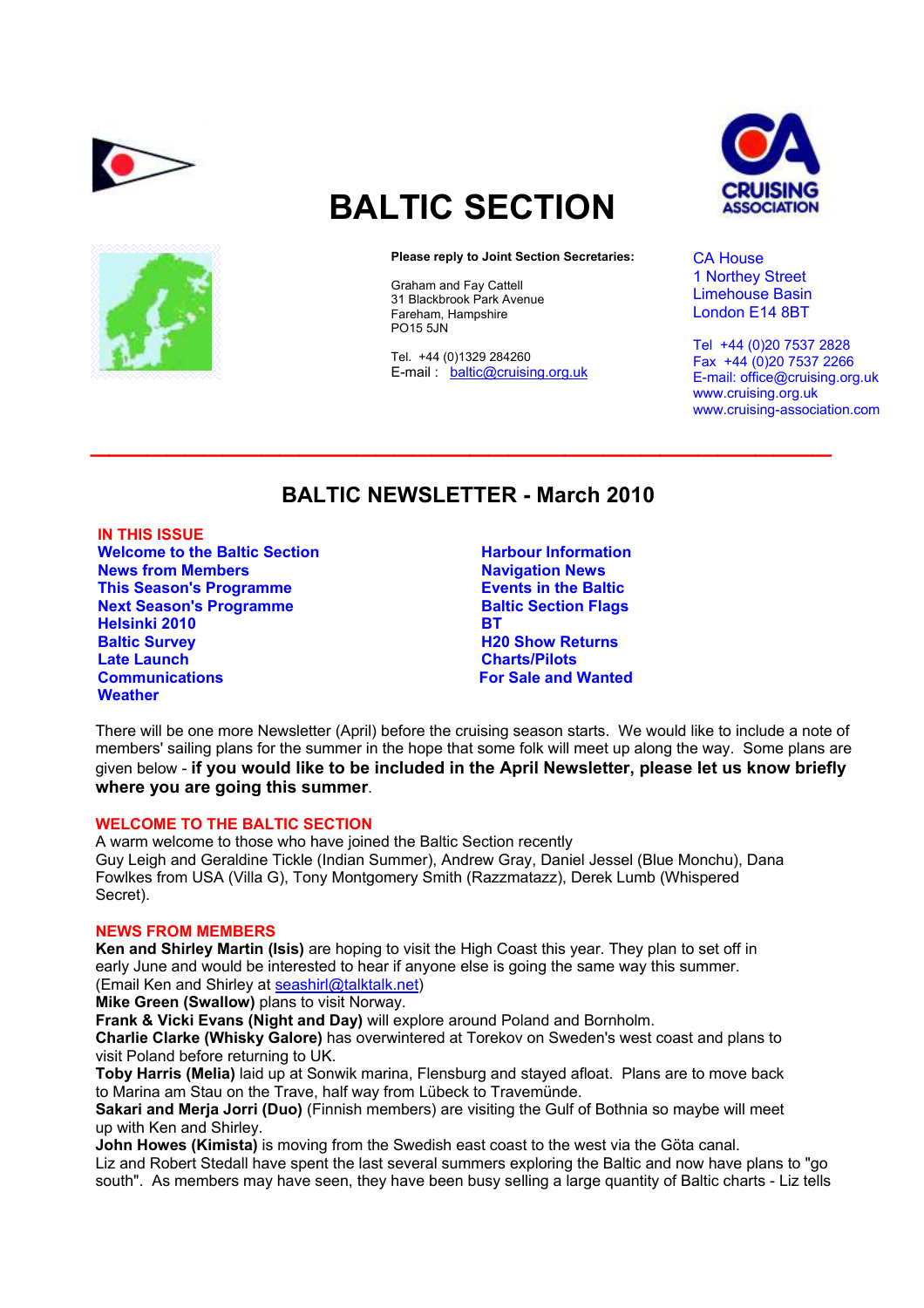us "I believe that we have now sold virtually everything that we had to sell. Most of this has come via the Cruising Association so, without a doubt, **it has saved us the cost of the membership for this year".** 

Several boats will be leaving UK and heading for Helsinki - among them Paul and Birgitta Fletcher-Tomenius (Taioma), Douglas and Janice Forrester (Seatallan) and Alan and Marianne Clemmetsen (Rodelinda).

Others, already in the Baltic and heading for Helsinki will be Jon Simmons and Chris Walters (Anam Cara of Alderney), Mel and Laura Christie (Avalon of Alba), Mike and Uta Jones (Never Mind), Patricia Cooper and Christine Holroyd (Victrix of Harwich), Gerald and Lynda Freshwater (Castaway), Gary and Carol Klouda (Escapade), Jonty and Wyn Howard (Lady Cressida) and ourselves in Tam o'Shanter.

#### **THE LOG COMPETITION**

Congratulations to Baltic Section members - Boyd Holmes (Damsel) awarded the Dolphin Cup for his log of a cruise from Scotland to Norway, Howard Steen (Martha Maria) awarded the Dugan Cup for his log of a Baltic Cruise (this can be read on the Baltic Section webpage), Antony Graham (Petronella) awarded the Lacey Trophy also for a Baltic cruise.

# **THIS SEASON'S PROGRAMME**

**On Friday 19th March** Graham Howat came over from Sweden to tell us about his experiences in two years of weekend and holiday sailing mostly in the Stockholm archipelago. Living and working in Sweden for several years, Graham and Sue sailed their boat from UK and found her a new home in a Stockholm marina. In a well prepared and excellently presented talk, Graham compared the scenery and mooring styles of tideless Sweden with the saltings and swatchways of his permanent home on England's east coast, giving his audience a great deal of useful information on archipelago sailing and places to visit. Current photographs taken of the same scenery in winter and his own boat under a thick blanket of snow demonstrated the great difference in the seasons. Graham is also an enthusiastic racer but his experiences in the Baltic were of insufficient wind for a good performance. We will follow his future exploits with



interest as he sets off into the Atlantic in search of more excitement in the Azores and back race.

**The Baltic Party** postponed from January and renamed "Bon Voyage 2010" took place on Sunday 28th



March and lived up to expectations of a happy and friendly gathering enjoying a Scandinavian buffet. There were familiar faces and new faces - it is good to see new members being welcomed to the Baltic family. Three members came all the way from Germany - Rolf and Cornelia Massow on their first visit to CA House took time for research



*Rolf and Cornelia with Robert Fellowes (centre)*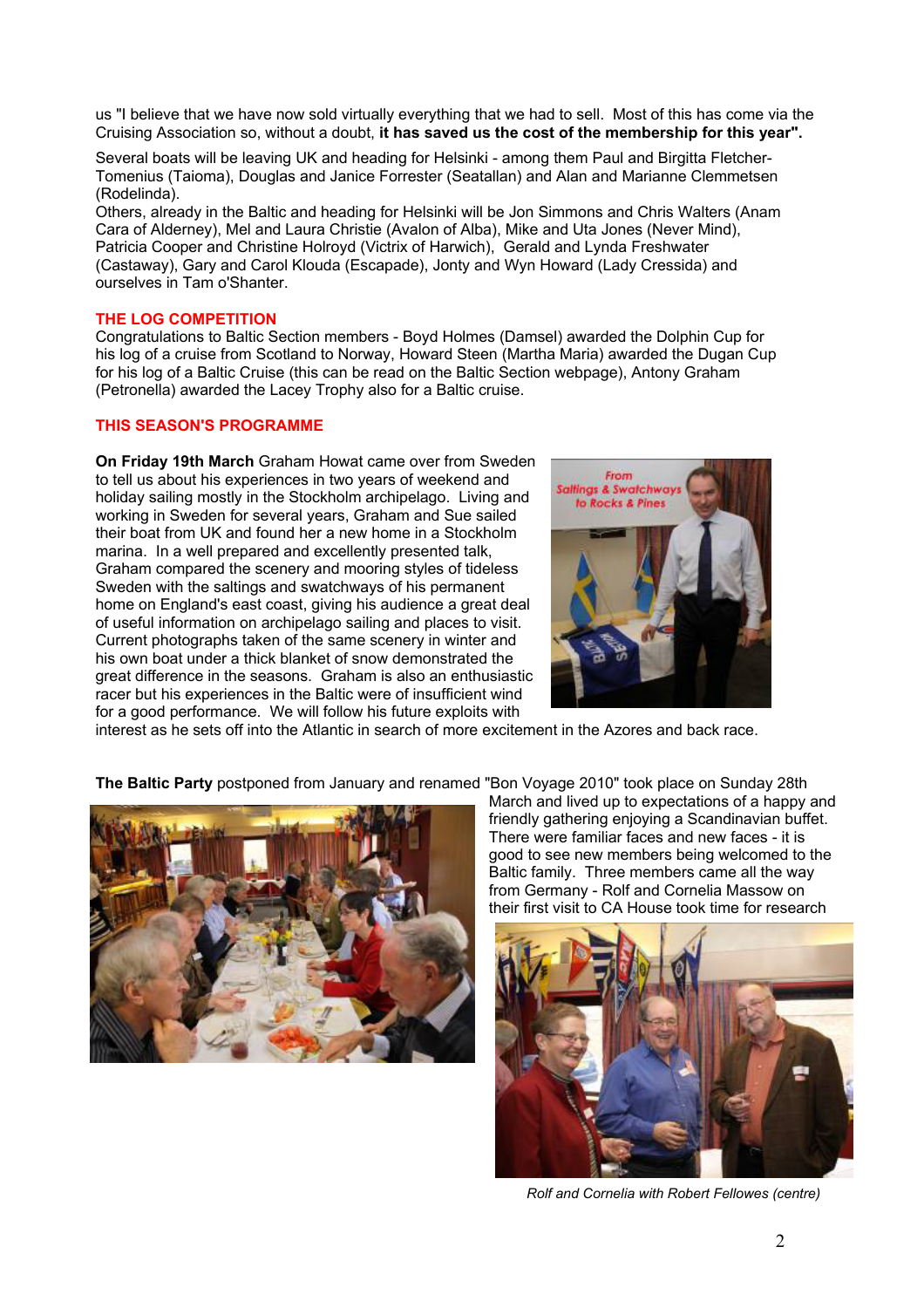in the Library and to visit tidal harbours in preparation for their planned cruise round Britain - and Howard



Steen who combined the visit with collecting his award in the Log Competition.



*Sheila Littlewood, Stella Berkeley and Ann Hare - Baltic Raffle* 



# *Pat and Neil Lynn*

The afternoon ended with traditional Baltic entertainment - Stuart Bradley, ably "supported" by the highly amusing Norfolk Lad alias Morris Arthur (or maybe it's the other way round) and Neil and Pat Lynn with their own composition about a journey on Sweden's Inlandsbanen (a wonderful railway journey from Mora to the north, crossing the Arctic Circle to Gallivare and

*Morris points at Brita whilst Stuart looks on* 





# **NEXT SEASON'S PROGRAMME - put these dates in your diary now ready for next winter**

Friday October 29th - talk at CA House Friday 3rd December - Baltic Social Evening and Rallies Reunion Sunday 9th January - Baltic Party Saturday 12th February - Baltic Seminar Friday 18th March - talk by Rein Norberg (HLR for Söderkoping, Sweden) featuring his adventurous journey from the Swedish east coast to Iceland.

#### **Talks elsewhere that you may wish to attend:**

Advance notice - 9th October 2010 Charles and Elizabeth Thorp will be talking about Poland to the Saimaa Lakes at Essex Section. (for details see Essex Section webpage).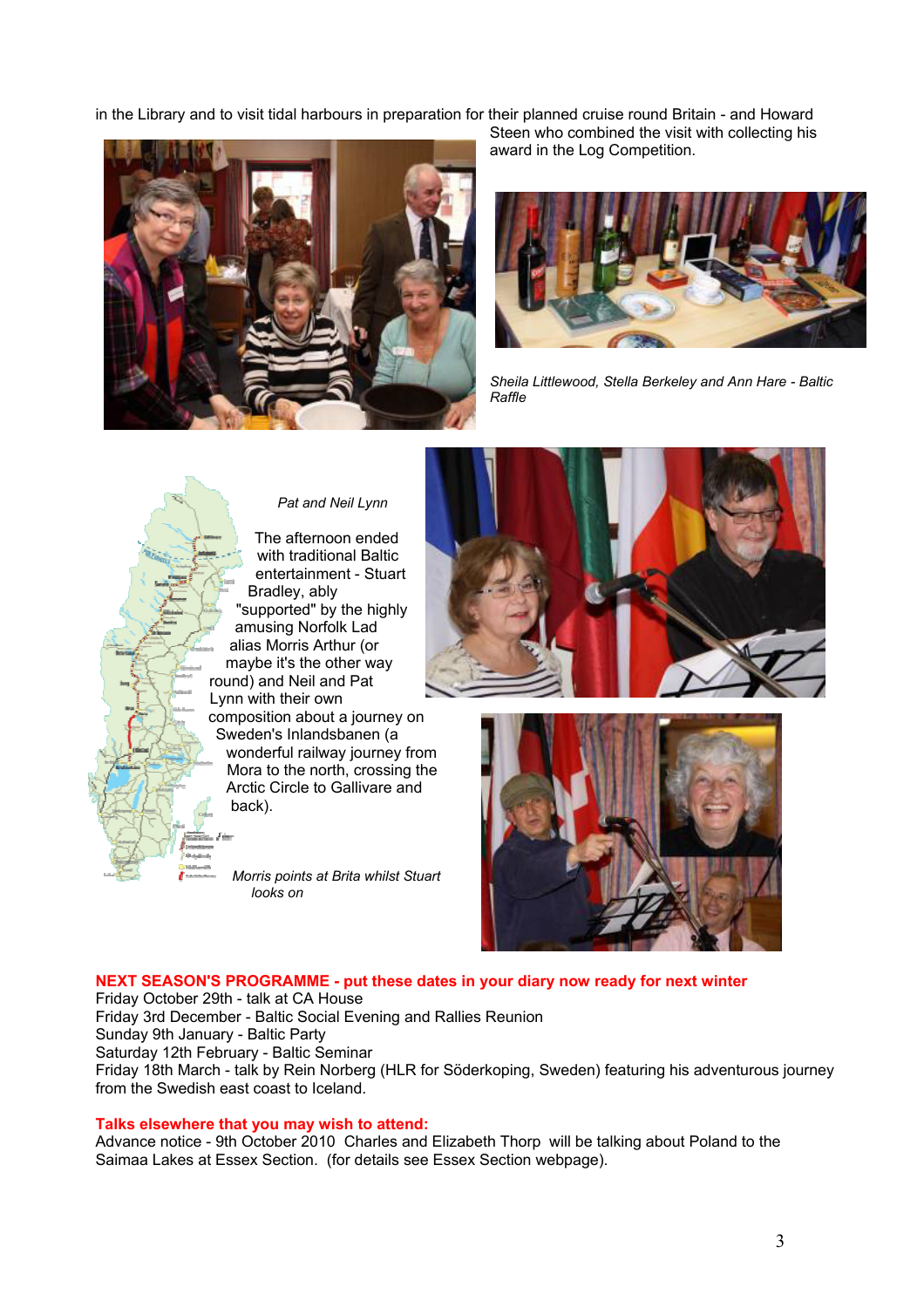# **HELSINKI RALLY 5TH TO 9TH JULY 2010**

Rally Information 1 plus a form have been circulated to members and can also be downloaded from the Baltic webpage. 11 boats have signed up and several more are still on the "interested" list. We look forward to an enjoyable time in Helsinki.



### **BALTIC SURVEY - CA BOATS IN THE BALTIC**

Initial results are that 44% of possible responses have been received from which we can see that 120 boats are currently in or approaching the Baltic. If you have not so far responded, it is not too late - there are 5 simple questions - your name, are you already in the Baltic or planning to visit this summer; are you a permanent Baltic resident, did you overwinter in the Baltic and if so in which country in 2009/2010, will you overwinter in the Baltic in 2010/11 and if so in which country. **Do please help us to help you by taking a few minutes to reply to the survey.** 

#### **LATE LAUNCH**

This winter is said to be the worst in Scandinavia for 30 years so the normal planned launch dates for many yards will not be possible. In the opinion of Perttu Saarela (Turku) there is a delay of 3-4 weeks on previous years' schedules. Ice of half a metre thick is reported in the Stockholm archipelago, 25cm in Kalmar and so on. This means the ice will not melt until later than usual and members with boats overwintered in the Baltic can expect a delayed launch (even if your boat has been warmly kept in a shed, there will still be ice where there should be water). It may be advisable to contact your boatyard before you leave home to find out about planned launch dates and delays.

#### **HLR NEWS**

Congratulations to Perttu Saarela (HLR Turku, Finland) who has been nominated as Commodore of the Finnish cruising association Merikarhut-Sjöbjörnarna (Seabears) for a three year period from March 2010. Perttu is the first Commodore outside the Helsinki region in the 77 years history of the association.

#### **COMMUNICATIONS**

Ivan Andrews has kindly combined the original Baltic Section Information document on Communications with the information from his presentation at the Baltic Seminar - download Cruising Information - Communications from myca.org.uk/sections/baltic/reportsandinformation.

#### **WEATHER**

New Swedish weather site http://www.klart.se/. Gives comprehensive information on all Swedish weather and, particularly useful, it adopts US Grib graphics.

### **HARBOUR INFORMATION**

Germany - Stralsund. The marina south of Ziegelgrabenbrücke has been moved 600m eastwards and is now located east of the non-opening bridge over the Dänholmen canal - approach from the south east only.

#### **NAVIGATION NEWS**

After a 2-year trial, Sweden has adopted the new wreck buoyage system. The buoyage markings consist of a blue and yellow light buoy (or sparbuoy) as close to the wreck as possible. Several buoys may be used in a pattern around the wreck. Wreck buoys should be in place within 24 hours and a wreck ship may be anchored in the vicinity of the wreck until the buoys are in place. The ship will show an alternating blue and yellow light with the same characteristics as the wreck buoyage. Wreck buoys are coloured blue and yellow in 4-8 vertical stripes. Any topmark is a yellow standing cross. Light characteristics are alternating blue and yellow B Fl 1s 0.5s interval Y Fl 1s 0.5s interval (total sequence 3s). (Thanks to Åsa Mann for translating the article from På Kryss).

#### **EVENTS IN THE BALTIC THIS SUMMER**

Some events on and off the water that you might like to take in during your summer cruise (either to join in, spectate or to avoid crowded harbours):

#### **International Races**

27-28 June Hanko-Sandhamn Race 20-21 August Helsinki-Tallinn Race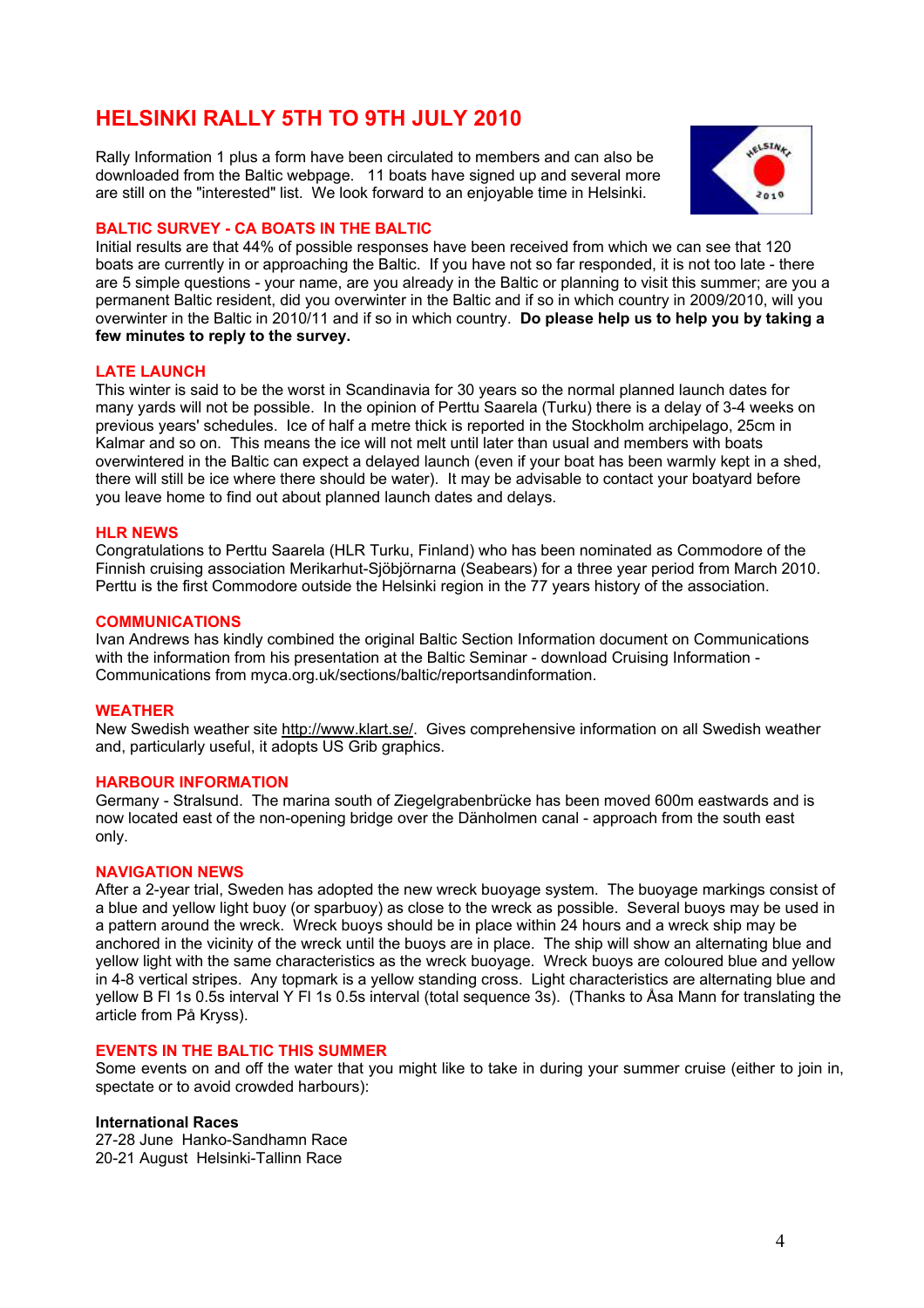# **The Tall Ships** will be in the Baltic in 2010 -

21-24 July Aalborg, Denmark, 29 July-1 Aug - Kristiansand, Norway

# **Baltic Sail Festival 2010**

8-11 July - Gdansk/16-18 July Sassnitz/29 July-1 Aug Klaipėda/29 July-1 Aug Halmstad/5-8 Aug Rostock/11-14 Karlskrona, 13-15 Aug Swinoujscie (www.balticsail.info) (Note - we have verified that some boats will be in Halmstad and some in Klaipėda on the same dates).

**There will be no Baltic Sprint Cup in 2010 due to lack of sponsorship** www.balticsprintcup.com.

## **Sweden**

30 June-3 July Gotland Runt - race from Stockholm round Gotland

## **Norway (SE coast)**

(Message from Hans Valderhaug - "With a short Nordic summer most Norwegians will have holidays in July. The Coastal towns will be extremely busy for 4 – 6 weeks, with concerts and festivals and lots of large yachts manoeuvered by crews of varying sobriety. If possible we suggest you cruise this part of the Norwegian coast outside of these busy weeks, depending on your preferences…")

**12-14 May** The Helly Hansen Skagen Race - major off shore yacht race on the SE coast. This is a follow up to the more famous Skaw race from the 1960s, 70s and 80s. The boats in the HH Skagen Race start from Åsgårdsstrand in the outer Oslofjord. The post race gathering in Skagen is reported to be a memorable but hardly restorative event. Cruisers concerned about their topsides (not to mention sleep) may want to look for an alternative harbour this weekend.

**11-13 June** The Færder regatta. The start takes place in Oslo inner harbour. With an expected 1100 participating boats it claims to be one of the world's biggest over-night yacht races. Again the post-race party in Horten is not for the faint hearted.

### **Germany**

(from Antje Hentschel,Stralsund)

**9-13 June Stralsund Sailing week** This is the biggest sailing contest in the area with a lot of sailing races for dinghies and yachts. Triangular courses and distance races round the isles of Rügen and Hiddensee are the highlights of the event. Many accompanying actions are held during the week. Read more: www.ycstr.de/segelwoche

**3 July Swimming contest: Sundschwimmen** 1000 competitors will swim across the "Strelasund" (the water dividing the isle of Rügen from the mainland - a distance of 2.3 km) arriving near the City Marina so look out for the winner and all the other swimming during the accompanying sports festival. read more: www.sundschwimmen.de

**22-25 July Wallenstein Festival** The rumbling of gun fire and hundreds of people in authentic dresses – the whole atmosphere introduces the audience and Stralsund's visitors to a former historical time period. Held in July every year the Wallenstein Festival is the state's largest historical fair. So are you in for a historical military camp, jugglers, craftsmen and musketeers? read more: www.wallensteintage.de

**4 Sept Long night of open monuments** Experience Stralsund's past and present charms in an exciting new way! Both private and public spaces will open their doors for inspection, superb entertainment will be offered and the streets will be filled with thousands of fascinated people – don't miss out!

# **Finland**

(from Eric von Troil, Helsinki and Perttu Saarela, Turku) 17-25 July Pori Jazz Festival (http://porijazz.fi/en/program) Guest harbour in Reposaari. For events in Helsinki - theatre, sports, art exhibitions etc see http://www.visithelsinki.fi/In\_English/Visitor/Experience/Event\_calendar/Search\_for\_events.iw3 1-4 July Hanseatic Merchants' Fair, Itäinen Rantakatu 4, Turku. 9-11 July Baltic Jazz, Taalintehdas (good guest harbour) Vhttp://www.balticjazz.com/english/frontpage.php 8-10 July Alandia Jazz Festival, Mariehamn For other events in the Åland Islands see http://www.visitaland.com/en Savonlinna Opera Festival see http://www.operafestival.fi/In\_English/Front\_Page/mainmenu/Opera\_Festival\_-09/In Savonlinna/Olavinlinna Castle.iw3 24-31 July Music Festival Crusell Week in Uusikaupunki All Finland by month – Not very much info yet!!

http://www.finnguide.fi/events/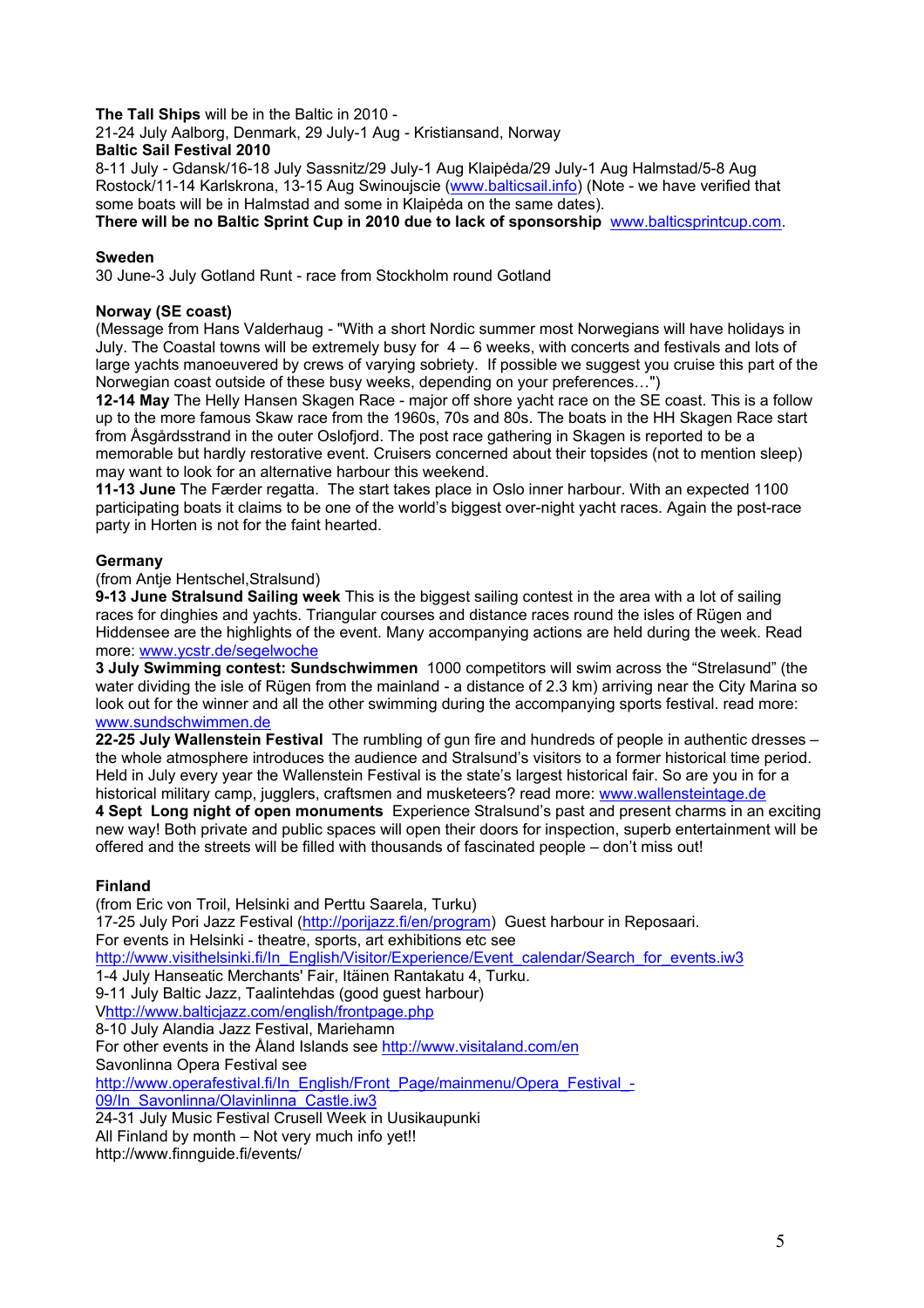# **Estonia**

8-10 July Watergate Regatte - yacht race starting in Pärnu

11-17 July Muhu Vain Regatte - major Estonian yacht race starting in Pärnu and calling at Roomassaare, Kiuivastu\* and Dirhami.

(\* in 2009, Peeter Volkov our HLR in Pärnu told us he had been assured new facilities for yachts would be available in Kuivastu in time for this race - we are trying to ascertain if there has been any progress).

### **Lithuania**

29 Jul-1 Aug Klaipėda Sea Festival with boats mooring at the Terminal harbour and the River Dane. (Anyone planning to visit Klaipėda this summer may wish to avoid these dates as the area is likely to be very crowded).

### **Denmark**

(from Carl Gerstroem, Horsens)

28-30 May Regatta Round the island of Fynen. Starting in Bogense www.fyncup.dk

4-6 June Regatta Round the island of Fynen. Starting in Kerteminde. www.sejlerland.dk/.../classicfyn-rundt-danmarks-aeldste-distancesejlads/

12 Jun Rock under the bridge in Middelfart. You can anchor just outside the festival area. www.rockunderbroen.dk

25-27 Jun Regatta round the island of Sjaelland Starting in Helsingoer. www.sjaellandrundt.dk

1-4 Jul Music festival at the island of Tunoe. www.tunofestival.dk

2-11 Jul Copenhagen Jazz Festival. www.jazzfest.dk

24-30 Jul Round the island of Fynen for "oldtimers". Starting in Korsør

www.visitdenmark.com/.../fyn-rundt-kapsejlads-for-bevaringsvaerdige-sejlskibe.htm

12-14 Aug Regatta for classic and traditional pleasureboats in Svendborg www.classicregatta.dk

27 Aug-5 Sept Aarhus Festuge (Aarhus festival week) www.aarhusfestuge.dk

A great number of different activities in the city including lots of music and regatta.

13-19 Sept Limfjorden Rundt a regatta for "oldtimers" www.limfjordenrundt.dk

#### **Poland**

(from Andrzej Radomski, Gdansk) 20 May Gdansk Marina - European Maritime Day 27-29 Aug - Gdansk Marina - Old Timers Meeting

#### **BALTIC SECTION FLAGS**

We have a small quantity of Baltic Section flags (size 36" x 24") available. Price £18 plus postage from the Baltic Section Secretaries.

#### **WARNING - BRITISH TELECOM CHANGE TIMING OF "OFF-PEAK"**

For those with a BT landline, be aware that from 1st April the start time of the evening off-peak period changes from 6pm to 7pm. This affects customers who have signed up to BT's free Evening & Weekend price plan as well as those on the Weekend price plan who lose an hour on the Friday night but gain an hour on Monday morning until 7am! BT are offering an alternative tariff which will reduce the extra cost of calls made during the 6-7pm period. Subscribers using other telephone companies need to keep their eyes open as it is possible these other companies may follow BT's initiative.

#### **THE H2O SHOW RETURNS TO BBC RADIO SOLENT FOR NEW SEASON - starting Good Friday**

Sir Robin Knox-Johnston returns to BBC Radio Solent with a programme all about "on the water" on Friday evenings at 1900. This show can be heard either as a pod cast or live on the internet website www.bbc.co.uk/solent and of course in the Solent region tune to 96.1MHz.

#### **CHARTS/PILOTS**

According to an article in the SXK magazine På Kryss (2/2010) translated by Åsa Mann, Sjöfartsverket (the Swedish National Administration of Shipping and Navigation) continues improvement of the "båtsport" charts. This year the chart picture bleeds off onto the edge. It fades away in the periphery but is still visible all the way to the edge of the paper. The idea is that the charts overlap with the result of an ever better overview. The colour tone of land is somewhat darker to adapt to the International Standard. The Kusthandböckerna (Coastal Manuals) series is now out of date and out of print and there are no plans to publish any more. The pilot books for the professional seafarers have not been renewed for many years and remain only in limited editions. Sjöfartsverket will probably also discontinue these and refer to the British Admiralty publications.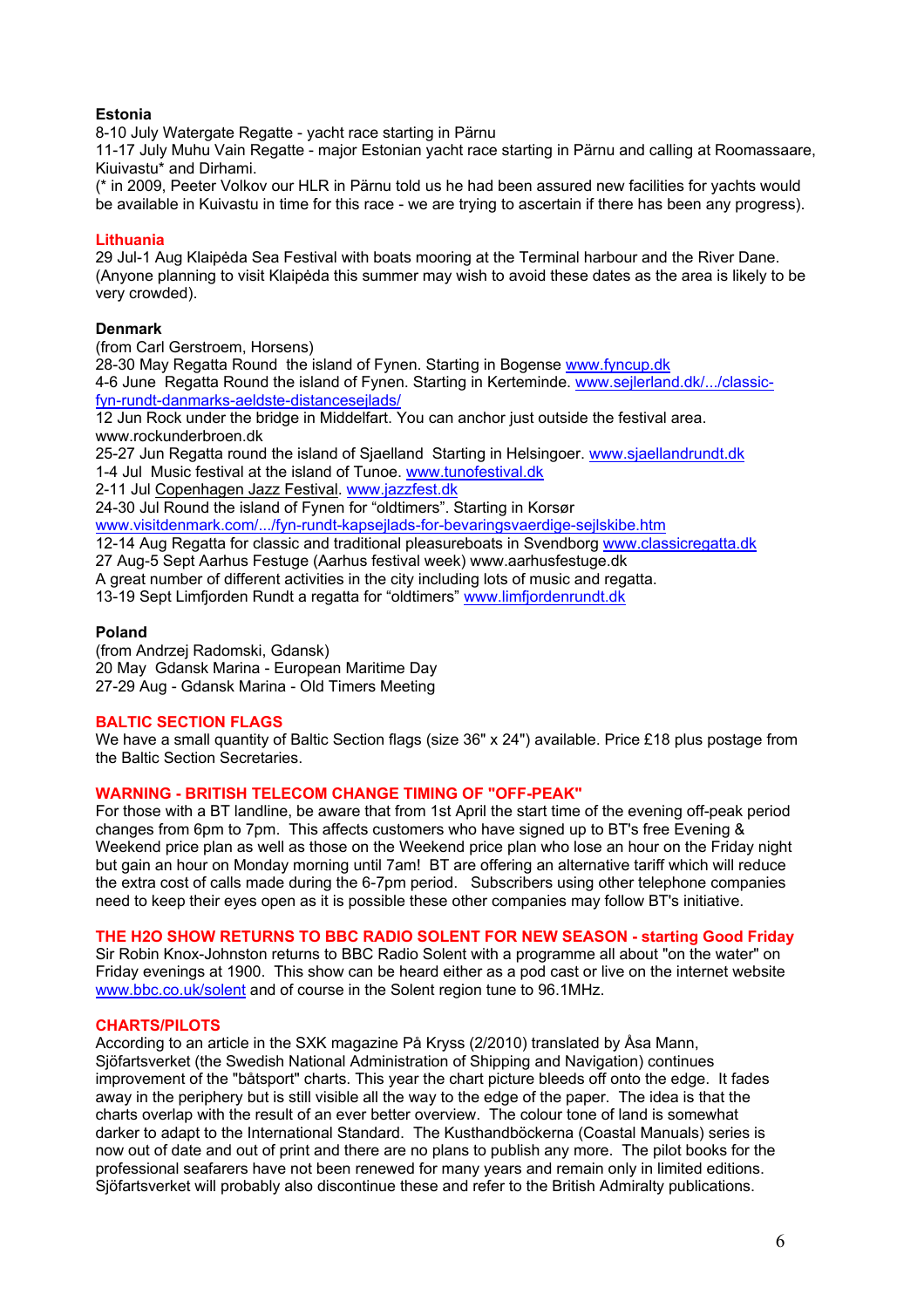#### **Charts donated**

We are grateful to former member Adrian Richards who (via Pat and Christine) has donated charts and pilots to the Section. By agreement, charts of which the Library did not have copies have been added to Library stock and the remainder offered for sale to members present on 19th March. The proceeds will be used to purchase more charts which are not available in the Library. If any member who wishes to dispose of Baltic charts no longer needed and would consider donating them to the CA Library, please contact the Section Secretaries who are aware of "gaps". It is our aim for the Library to have a full set of chart folios for the entire Baltic region (which includes Norway).

#### **The following new charts/publications are now available:- Swedish Charts**

SS0092, Coastal chart 92, Kattegatt, 1:250 000, 2010-01-21 SS0093, Coastal chart 93, Skagerrak - eastern part, 1:200, 2010-01-20 SS0612, Archipelago chart 612, Furusund-Saxarfjden 1:50, 2010-02-01 SS0613, Archip. chart 613, Rla-Svenska Harna, 1:50, 2010-02-04 SS0615, Archipelago chart 615, Appr. to Sandhamn, 1:50 000, 2010-02-03 SS0616, Archipelago chart 616, DalarNynhamn, 1:50 000, 2010-02-05 SS0922, Archip. chart 922, esund - northern part, 1:60, 2010-01-20 SS0923, Archipelago chart 923, Tyl-Kullen, 1:50 000, 2010-01-21 SS0924, Archipelago chart 924, Varberg - Tyl, 1:50 000, 2010-01-22 SS0925, Archipelago chart 925, Tistlarna - Varberg, 1:50, 2010-01-25 SS0931, Archipelago chart 931, Marstrand-Geborg-Tistlarn, 2010-01-25 SS0932, Archip. chart 932, Gullholmen-Stenungsund-Marstran, 2010-01-29 SS0933, Archip. chart 933, Hunnebostrand-Uddevalla-Gullhol, 2010-01-29 SS0934, Archip. chart 934, Syd-Koster - Hunnebostrand, 2010-01-28 SS6141, Special chart 6141, Stockholm harbour, 1:12 500, 2010-02-02 SS6142, Special chart 6142, Vaxholm, 1:25 000, 2010-02-03 SS6143, Special chart 6143, Kanholmsfjden, 1:25 000, 2010-02-03 SS6144, Special chart 6144, Sandhamn, 1:25 000, 2010-02-03 SS6145, Special chart 6145, Nndjden, 1:25 000, 2010-02-04 SS6162, Special chart 6162, Musk 1:25 000, 2010-02-08 SS6163, Special chart 6163, Dalar 1:25 000, 2010-02-08 SS6172, Special chart 6172, Landsort, 1:25 000, 2010-02-08 SS6173, Special chart 6173, Tven, 1:25 000, 2010-02-09 SS6181, Special chart 6181, Sertje, 1:25 000, 2010-02-10 SS9211, Special chart 9211, Malm- Limhamn, 1:12 500, 2010-01-26 SS9221, Special chart 9221, Helsingborg - R, 1:10 000, 2010-01-20 SS9321, Special chart 9321, Marstrand, 1:25 000, 2010-01-29 SS9331, Special chart 9331, Approach to Brofjorden, 1:25, 2010-01-20 SS0111, Archipelago chart 111, Maren - east, 1:50 000, 2010-02-15 SS0113, Archipelago chart 113, Maren - west, 1:50 000, 2010-02-16 SS0114, Archipelago chart 114, Hjmaren, 1:50 000, 2010-02-16 SS0121, Archipelago Chart 121, Vtern, 1:100 000, 2010-02-17 SS0135, Arch. chart 135, Kmannebro-Versborg-Lidking, 2010-02-23 SS0937, Archipelago chart 937,Idefjorden-Strstad 1:50000, 2010-02-08 SS1131, Special chart 1131, Galten, 1:25 000, 2010-02-17 SS1133, Special chart, Aggarundet, Hjulstafjden 1:12 5, 2010-02-17 SS1331, Special chart 1331, Lur 1:30 000, 2010-02-23 SS1352, Special chart, Ga v-Trollhte kanal, South, 2010-02-24 SS1353, Special chart, Ga v-Trollhte kanal, North, 2010-02-24 SUFS, Underrtelser f Sjarande (UFS), 2010 **Danish Charts**  DS109, Danish chart 109, Limfjorden, Mors - Lst 1:65', 2010-03-00 (latest print) DS127, Danish chart 127, hus Havn, 1:10 000, 2010-03-00 (latest print) DS141, Danish chart 141, Storebt, N-lige del, 1:75 000, 2010-03-00 (latest print) DS144, Danish chart 144, Nakskov Fjord, 1:20 000, 2010-03-00 (latest print)

# DS188, Danish chart 188, tersj omkr. Bornholm 1:250', 2010-03-00 (latest print) **Finnish Charts**

FBD, Chart Folio D, Turunmaan saaristo, WGS-84, 03/2010 RS28007, Baltic Sea. Appr to Port Vysotsk and Vyborg, 1:25', 2008 RS28008, Gulf of Finland. Povorotny - Vysotsk , 1:10 000, 2008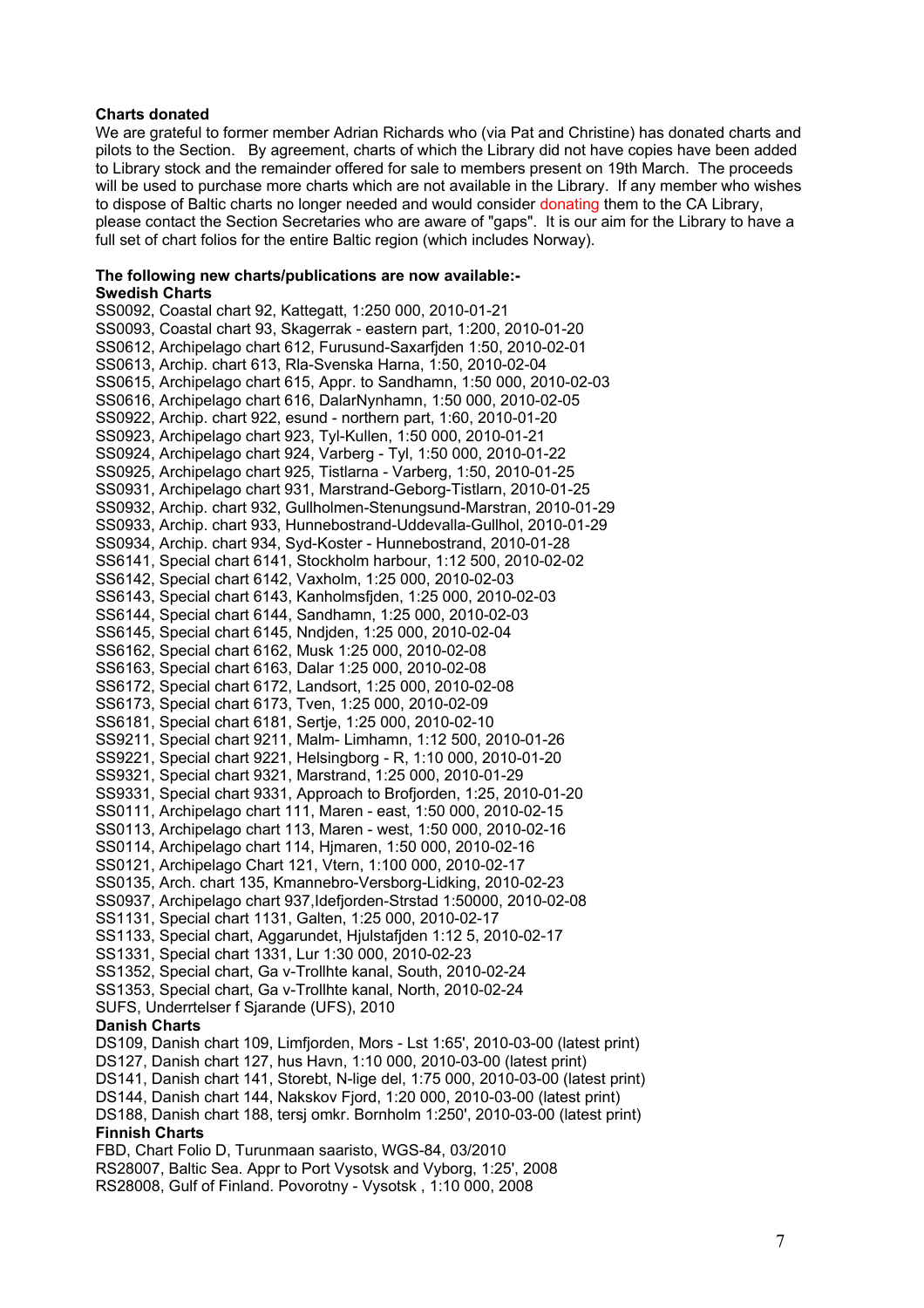## **Admiralty Charts**

BA0070, Ports on the East Coast of Sweden, 2010-03-25 BA3546, Karmsundet to Ryvarden and Skjoldafjorden, 2010-03-25 BA0902, The Sound, Kobenhavns Havn, 2010-03-18

### **FOR SALE AND WANTED**

It must be emphasised that for safety the latest editions of charts should always be used. However, the practicalities are that a complete set of new charts for the Baltic is extremely expensive and thus there will always be a market for used charts.

In addition to the items listed below, there are several adverts in the Classified Advertisements section of the MyCA website.

#### **For Sale**

David Holden swalemarin@aol.com Tel 07958 496812 has the following for sale: Garmin G2 Charts (- include marina & harbour aerial shots) of DENMARK East, Sweden SE (EU021R), Denmark (West) Alborg to Amsterdam (EU019R) both 2008 vintage. Price @ £99 each or £189 the pair (List £166 each)

Easy AIS and Easy Splitter for sale, £225. The Easy AIS is a receiver which can be linked to a computer or other display. The splitter allows using an existing VHF antenna, and also can connect to an FM radio. Both of these are almost new and have only been used a few hours. gus.wilson@hotmail.com or 07551 378 008.

WESTERLY BERWICK, bilge keel sloop. £25,000 negotiable

Built 1975, believed to have been imported to the Netherlands when new. Yard number R182. VAT exemption certificate.

Sloop rigged, mainsail, three foresails and spinnaker. Dutch rigged with tabernacle and shroud plates for mast lowering, Volvo MD2B, 300 hours since top overhaul, Tiller steering, 5 berths in two cabins, Lavac sea toilet, aft galley with two-burner stove and mains electric fridge, Navigation lights, Garmin GPS, Echopilot Trio depth/speed-log/GPS repeater, Compass, Silva DSC VHF, Two anchors, fenders, warps, Hood, sail covers and cockpit tent, Avon dinghy with collapsible wooden oars.

Currently in Stavoren, Netherlands.

Very little used, extensively refurbished and refitted over the last five years to provide comfortable family cruising, now reluctantly for sale owing to ill health

Contact Fraser Old, 01235 835265 or email fraser@fracath.net for inventory, maintenance log and photo album.

Charles Thorp has the following charts for sale

Finland chart packs

Pack E Bottenhavet (Nystad – Raumo – Kasko) 2006 (current edition) £25 Pack F Kvarken (Kasko – Vasa – Karleby) 2008 (current edition)  $\sqrt{25}$ Please contact Charles Thorp, Tel: 020 8868 1758 Email: cthorp@uwclub.net

Ernest Henshaw who lives in NZ has a large number of charts for sale - in their plastic covers and are virtually brand new. Ernest would be happy to receive half of the replacement cost and courier them to the buyer at his cost He would like to sell the Baltic ones as a package, with the single Baltic paper charts thrown in and would include the Atlantic Admiralty charts also if someone wants to pay the freight. Contact Ernest on henshaw@clear.net.nz **Swedish charts** Baltic G-Bothnia Charts Sets of Charts bound in plastic covers/Hanobukten 2008, Simrishamn – Bergkvara /Kalmarsund 2008 Bergkvara - Vastervik/Ostkusten 2007 Vastervik - Trosa/Stockholm Mellersta 2006 Dalaro - Moja/Malaren 2008/Stockholm Norra 2006 Moja – Oregrund/Arholma - Hudiksvall. **Finnish charts** Ahvenanmaa (Aland) 2005. **German charts** Delius Klasing Saltz 4 Berichtigt bis Woche 01/2008 Charts bound in plastic cover with Begleitheft - Supplementshaefte/Grober Belt bis Bornholm/Saltz 1 Berichtigt bis Woche 01/2008/ with Begleitheft - Supplementshaefte Kieler Bucht und Rund Funen/Saltz 4 Berichtigt bis Woche 01/2008/Ausgabe 2008, Zwischen Elbe, Weser und Helgoland. **Paper charts** 522 (SWE) Hogbonden – Ornskoldsvik - Skag/523 (SWE) Harnon - Kramfors/524 (SWE) Harnon – Bramon/51 FIN/957 FIN/**Admiralty** - 110, 122, 124, 126, 525, 1406, 1408, 1633, 1874, 1873, 3631, 3632, 3761, **IMRAY** – Atlantic Coast: France, Spain, Portugal, C34;